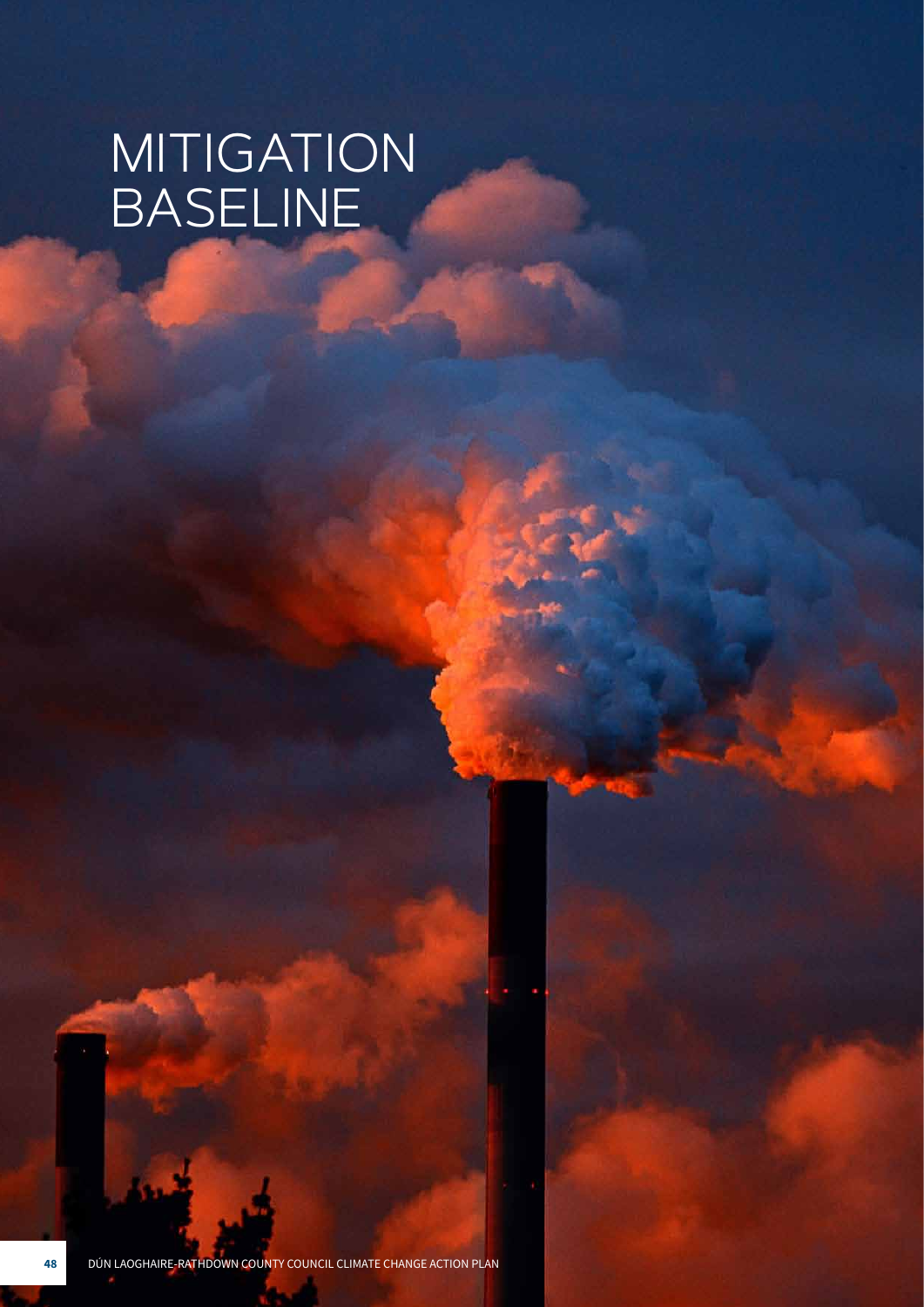### **DÚN LAOGHAIRE-RATHDOWN COUNTY COUNCIL'S ENERGY USE & EMISSIONS**

Dún Laoghaire-Rathdown County Council (DLRCC) is responsible for the energy use and emissions from its buildings and facilities, its public lighting, and also from its vehicle fleet. The information from the Sustainable Energy Authority of Ireland's (SEAI's) Monitoring and Reporting (M&R) database shows that DLRCC consumed a total of 50.57 gigawatt hours (GWh) of primary energy in 2017. The energy database also shows that DLRCC improved its energy performance by 28.2% between the baseline year (2009) and 2017. This highlights a gap-to-target of 4.8%, meaning that DLRCC must improve its energy performance by a further 4.8% between now and 2020, in order to meet its 33% energy reduction target.

The Council's public lighting was the highest energy consumer, accounting for 55% of the Council's overall energy consumption. Buildings and facilities were the second highest energy consumers, accounting for 38% of the total energy consumption, while the municipal fleet accounted for 7% of the total energy use.

As a signatory to the Covenant of Mayors for Climate and Energy, DLRCC is committed to reducing its own emissions by 40% by 2030, compared to the baseline year.



*Figure 18 Primary Energy Consumption Sectors*



*Figure 19 DLRCC's Annual Energy Performance Compared to the 33% Glidepath*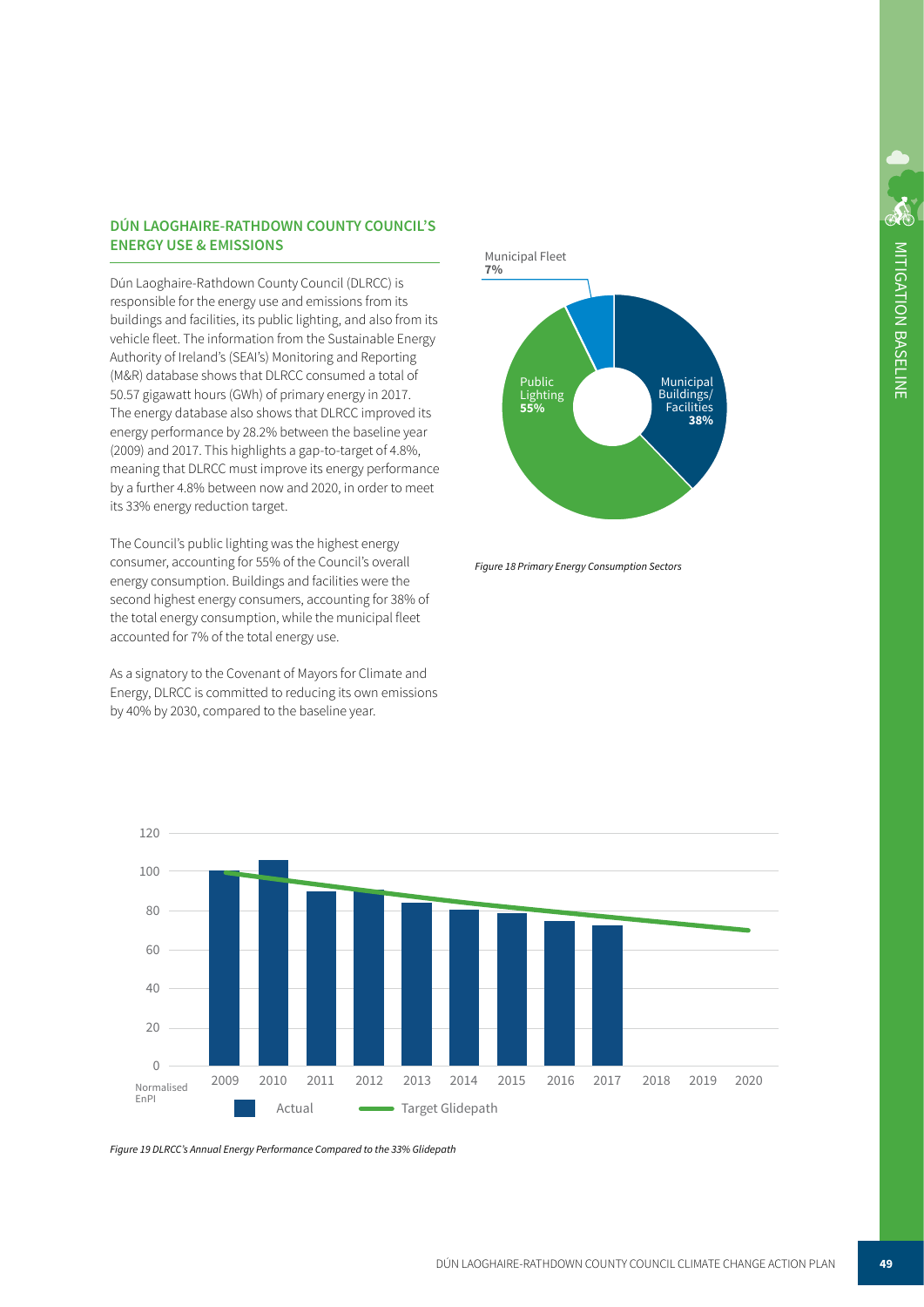

#### **DLRCC'S EMISSIONS PER FUEL TYPE**



#### **DLRCC'S EMISSIONS PER CATEGORY**





7, with Projected G *Figure 20 DLRCC's Emissions 2009-2017, with Projected Glide Path to the 40% Reduction Target by 2030*

 Figure 20 shows that DLRCC's emissions decreased from 14,920 tonnes of CO<sub>2</sub> in 2009 to 11,280 tonnes of CO<sub>2</sub> in 2017. This means that DLRCC is now 2,330 tonnes of  $CO<sub>2</sub>(16%)$  away from the 2030 target of a 40% emissions reduction from its baseline year.

in 2017, the Council's total emissions amounted to 11,280 tonnes of<br>CO<sub>2</sub>. Public lighting was the highest contributor, accounting for 57%<br>of total emissions. This was followed by buildings and facilities, and ,<br>36% and 7% to th the municipal fleet, each contributing 36% and 7% to the Council's<br>emissions, respectively In 2017, the Council's total emissions amounted to 11,280 tonnes of of total emissions. This was followed by buildings and facilities, and emissions, respectively.

In 2017, 77% of the Council's emissions came from electricity; this was mainly due to the large amount of electricity used in public lighting and in the Council's buildings and facilities. Natural gas was the second highest contributor of emissions at 14%. The majority of this gas was used for space heating in Council buildings and facilities. Diesel, which made up the majority of the energy used for the vehicle fleet, contributed 7% to the total emissions.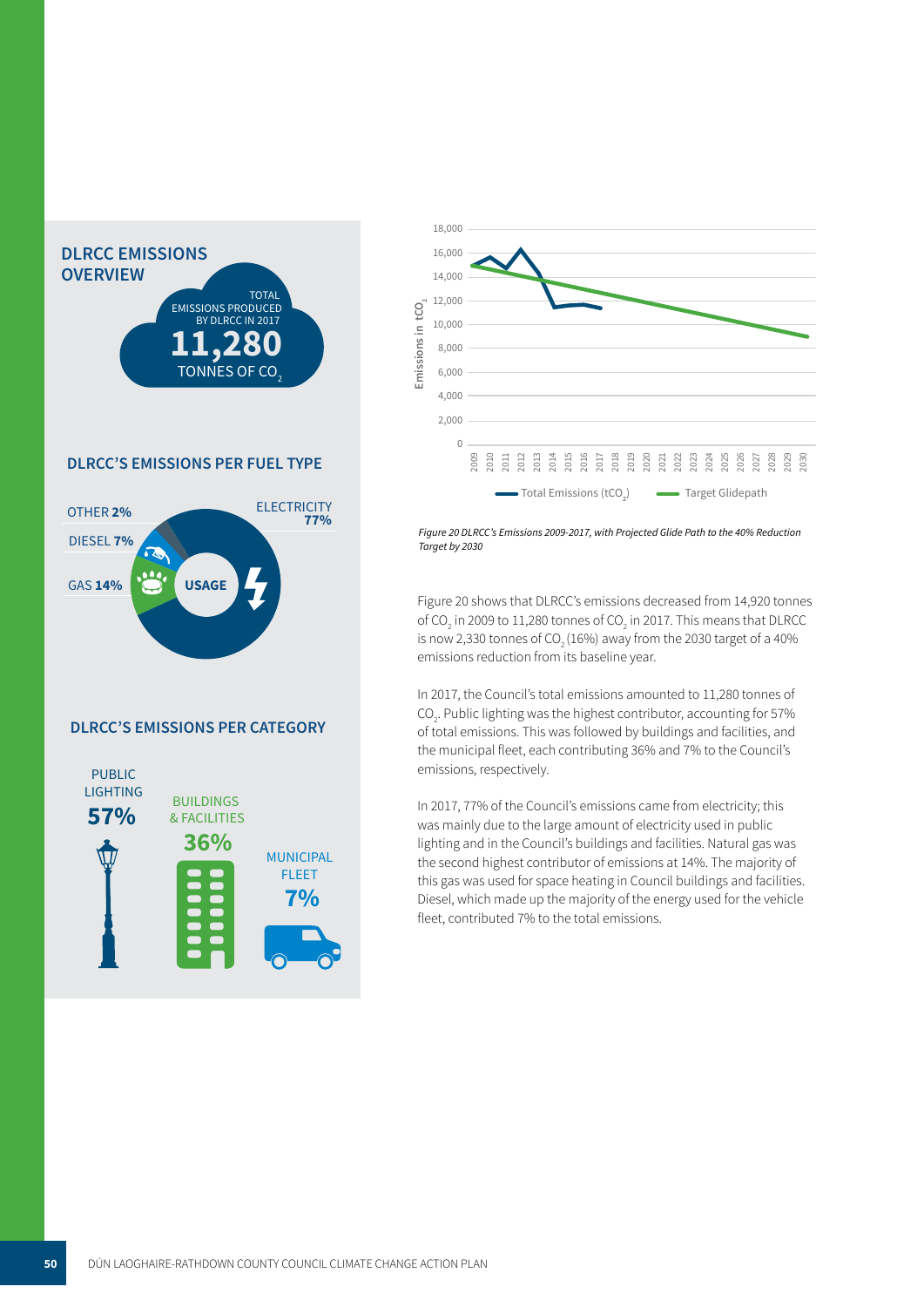## **SOCIAL HOUSING DÚN LAOGHAIRE-RATHDOWN COUNTY COUNCIL'S**

 energy use of its tenants. However, the Council can take step:<br>reduce these emissions, through energy efficiency upgrades. DLRCC is responsible for the allocation, maintenance and refurbishment of its social housing stock, but not the day-to-day  energy use of its tenants. However, the Council can take steps to

 The most recently-available information for the Council's social  that achieve an 'A1' rating are the most energy efficient, while down It can h social housing stock in Dún Laoghaire-Rathdown. It can be seen the total social housing stock in the area; this is higher than the C3 or better, which reflects the retrofitting work already carried housing is based on DLRCC's social housing data for 2016 and SEAI's Building Energy Rating (BER) Research Tool. A BER is a certificate of energy efficiency of a property. Properties properties with a 'G' rating are the least efficient. Figure 21 below shows the estimated building energy ratings for all the total that the most common rating was C2, which makes up 21% of county-wide average D rating. 59% of the housing stock is rated out by the Council to upgrade the less efficient social housing stock.

 A1 or A2 ratings in the social housing sector in Dún Laoghaire- Rathdown in 2016 and data gathered from SEAI's BER Research ame year did not contain an<br>ame year did not contain an Tool for the same year did not contain any A1 or A2 dwellings, so these are not renected in the charts. It should be noted that<br>since then, DLRCC has provided new social housing (i.e. such as اد ۱.۰.۱ ailing.<br>۱ Rochestown House) that is up to Passive House standard. Only eu.<br>. phor to the zorr domestic bunding regulations, which are in<br>stringent on energy efficiency, and as a result, newly built or The majority of the higher A and B ratings are made up of apartments, as many of these have been recently built. Most of the social housing stock in Dún Laoghaire-Rathdown was built prior to the 2011 domestic building regulations, which are more refurbished dwellings generally perform better. There were no so these are not reflected in the charts. It should be noted that 5% of the buildings were found to be F and G-rated.

## **SOCIAL HOUSING EMISSIONS OVERVIEW**



14,050 tCO

**TOTAL EMISSIONS** FROM SOCIAL HOUSING SECTOR IN 2016 WERE

59% OF SOCIAL HOUSING STOCK **WAS RATED C3 OR BETTER** 

74% **OF EMISSIONS CAMF FROM NATURAL GAS** 



*Figure 21 DLRCC's Social Housing Units by Construction Period and BER Rating, as in 2016*